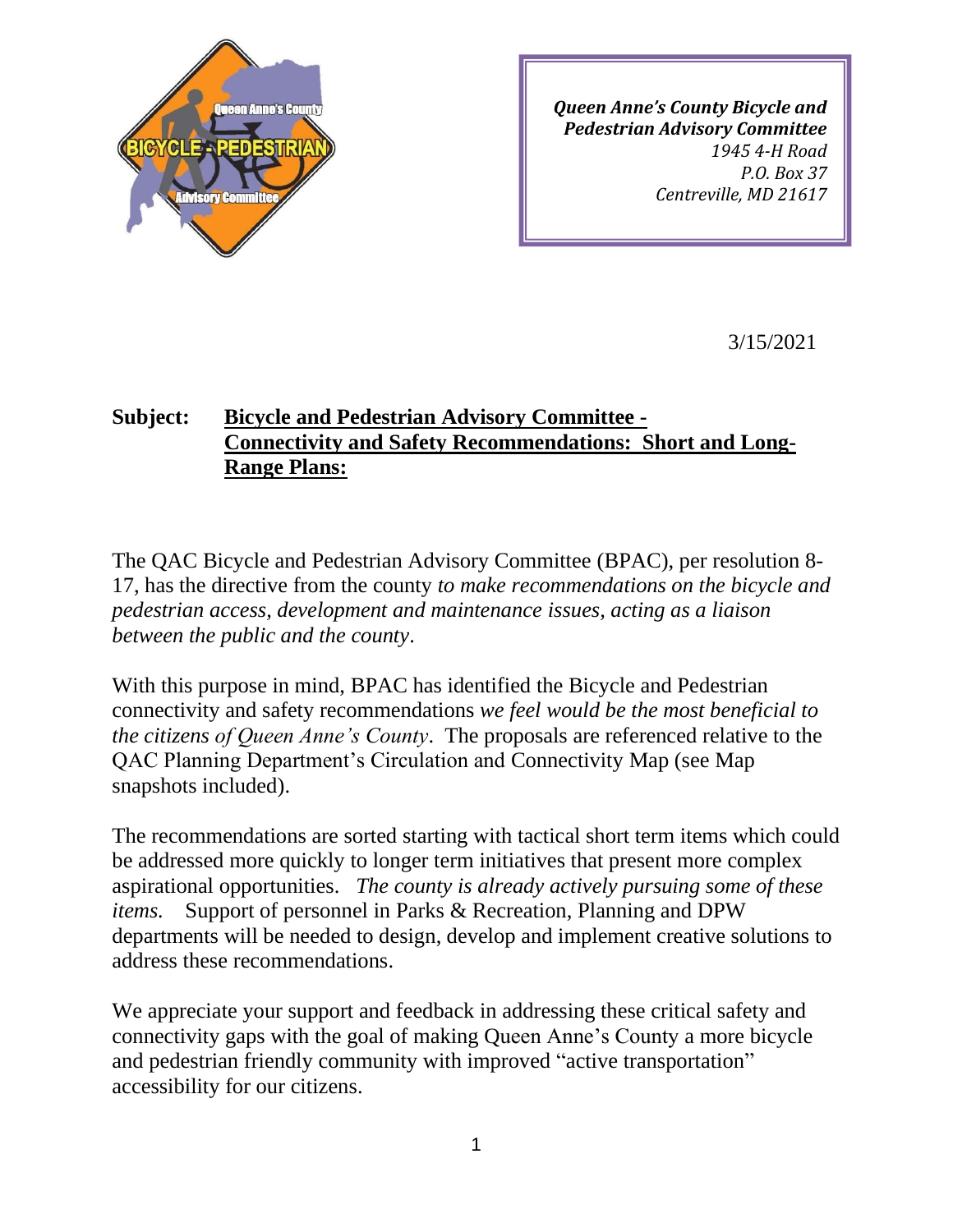| <b>Recommendations:</b> Sorted Short to Long-range                                                                                                                                                                                                                                                                                                                                                                                                                                                                              | <b>Rationale</b>                                                                                                                                                                                                                                                               | <b>Next Steps</b><br><b>Requested</b>                                                                                                                                                                           |
|---------------------------------------------------------------------------------------------------------------------------------------------------------------------------------------------------------------------------------------------------------------------------------------------------------------------------------------------------------------------------------------------------------------------------------------------------------------------------------------------------------------------------------|--------------------------------------------------------------------------------------------------------------------------------------------------------------------------------------------------------------------------------------------------------------------------------|-----------------------------------------------------------------------------------------------------------------------------------------------------------------------------------------------------------------|
| #1) Continue implementing safety markings for Cross Island<br><b>Trail Crossings:</b><br>Love Point Rd (at Rt 8)<br>Old Love Point Rd (at High School)<br>Kent Narrows Rt 8 (near Waterman' Monument)<br>Kent Narrows Way N Rd (after underpass headed towards<br>Annie's/Island Athletic)<br>Gibson Grant entranceway (no road markings)                                                                                                                                                                                       | Drivers need<br>heightened<br>awareness of<br>pedestrian and trail<br>crossings at these<br>busy intersections.<br>Expand use of sign<br>"State Law Stop for<br>Ped in X-walks"<br>near trail crossings<br>and install flashing<br>lights where<br>appropriate.                | John Gibson Drive<br>- Paint Stop line<br>All others consider<br>installing blinking<br>Pedestrian light<br>(DPW/P&R/SHA)                                                                                       |
| $#2$ ) Grasonville Sidewalk Connectivity – Improve Access/Safety.<br>Incorporate recommendations into Grasonville Community plan<br>for DPW road improvements<br>Pedestrian Connectivity Map<br>Notwe<br>This map is a user generated make output from an internet masping alle until is for<br>reference unity. Data open that appear un tim may may us may not be accurate.<br>v<br>WILL 1984, Web, Merceton Australy Sphe<br>1.2587<br>HO MAP S NOT TO BE USES FOR INVISATION<br>(light Projected By Queen Arine's County-MD | Access to sidewalk<br>system on north side<br>of Rt 18 is limited:<br>a)Grasonville Senior<br>Citizen center has no<br>safe designated<br>crosswalk to cross<br>Rt 18 and access<br>north side sidewalk<br>system.<br>b) Need crosswalk at<br><b>Chester River Beach</b><br>Rd | Crosswalk across<br>Rt 18 at<br>Schoolhouse Lane<br>(DPW/SHA)<br><b>Add Crosswalk</b><br>with eventual<br>sidewalk to<br><b>Pullman Crossing</b><br>Road (need right<br>of way or<br>easement)<br>(DPW/SHA/P&R) |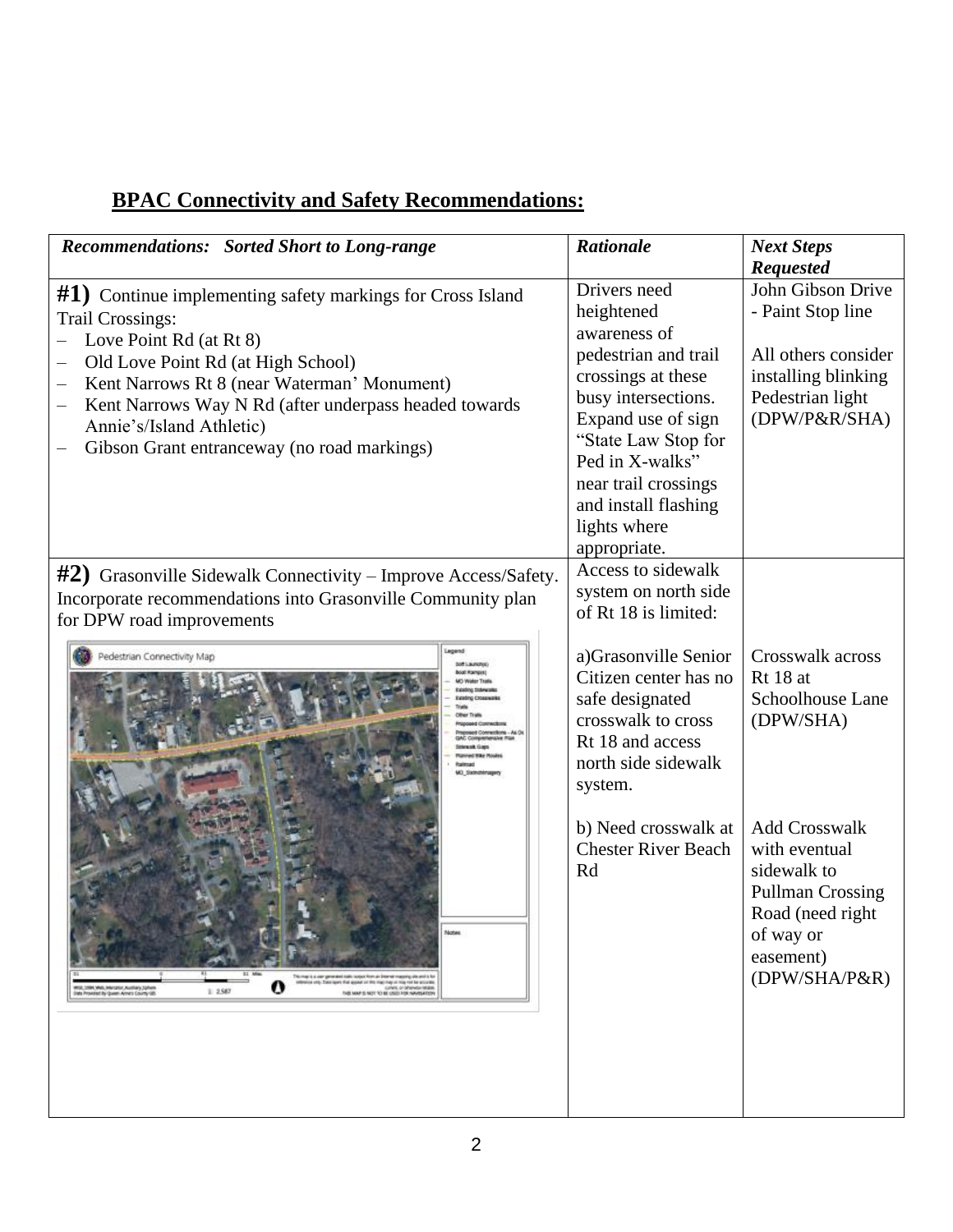| #2) Grasonville Sidewalk Connectivity (CONTINUED)                                                                                                                                                                                                                                                                                                                                                                                                                                 | c) Station Lane Rd<br>and "Shore Up"<br><b>Headstart Center</b><br>have no marked<br>Stop Lines for<br>pedestrian safety on<br>sidewalk                                                          | <b>Add Stop Lines</b><br>(DPW)                                                                                                                                                                                           |
|-----------------------------------------------------------------------------------------------------------------------------------------------------------------------------------------------------------------------------------------------------------------------------------------------------------------------------------------------------------------------------------------------------------------------------------------------------------------------------------|--------------------------------------------------------------------------------------------------------------------------------------------------------------------------------------------------|--------------------------------------------------------------------------------------------------------------------------------------------------------------------------------------------------------------------------|
|                                                                                                                                                                                                                                                                                                                                                                                                                                                                                   | d) Grasonville<br>sidewalk system<br>needs extension to<br>Medical Center,<br>Slippery Hill<br><b>Residences and Star</b><br><b>Spangled Banner</b><br><b>National Historic</b><br>Marker trail. | <b>Extend Sidewalk</b><br>330 yards from<br>Grasonville<br><b>Community Center</b><br>to Nesbitt Road.<br>Land acquisition,<br>trail easement and<br>construction<br>required<br>$(DPW/P\&R)$                            |
| #3) Connect Matapeake school complex north to Thompson<br><b>Creek Connector Road</b><br>Pedestrian Connectivity Map<br>Votes<br>This map is a case generated static custod from an Internet mapping site and is for<br>a circle. Class happing that appear con this map may on map not be accurate<br>NGC, 2004, Niko Manusian Awallany Daham<br>Data Provided by Queen Arvar's County 00<br>unart, cr collamica robable<br>1: 10.350<br>THE MARIE WOT TO BE LERO AND HANDLATEN. | Need for safe route<br>for children and<br>families to commute<br>safely to schools,<br>and for adults to<br>have an alternative<br>access to shopping<br>and schools for<br>volunteering.       | Great progress on<br>Davidson Rd to<br>Mowbray park and<br>Ellendale portion.<br>Remaining<br>sections to<br><b>Thompson Creek</b><br><b>Connector Rd</b><br>requires land<br>acquisition,<br>appraisal are<br>underway. |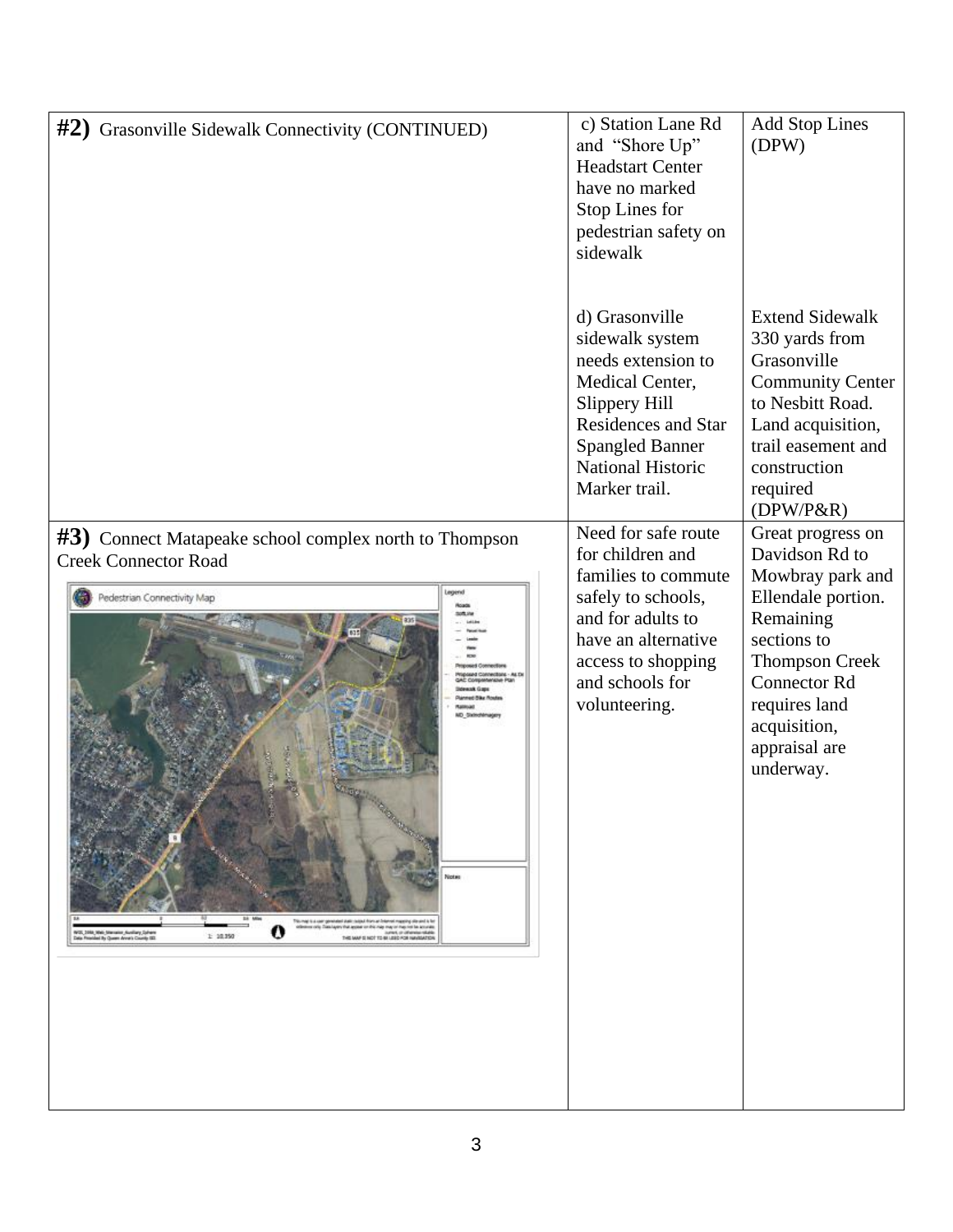**#4)** Connect Kent Island South Trailhead at Matapeake north with **crossover of RT8** to reach Matapeake school complex



 $\mathbf o$ 

 $1:350$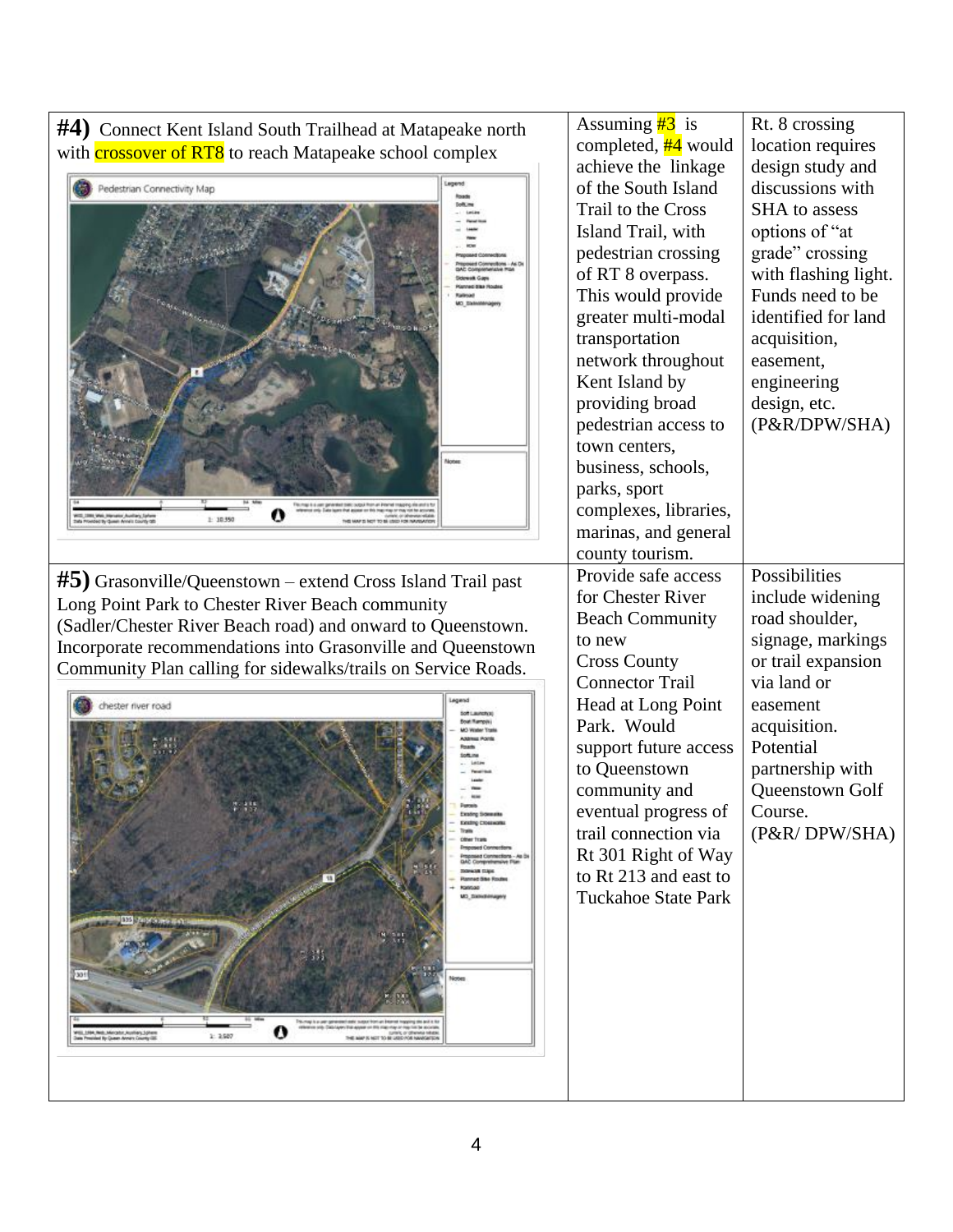| $\#6$ ) RT 50 Pedestrian crossing. Short term opportunity is better<br>safety markings on RT8 overpass, Longer term is construction of<br>Pedestrian Bridge on Kent Island.<br>ier one road crossing<br>his map is a user generated atalk valued from an treatment capping also and/o<br>64, Wath, Marcator, Australy, Sphe<br>Wilad Ry Guass, Avenus County O<br>1:179<br>45 MAR SLINCE TO BE USED FOR NAVIGATI                                                                                                                                                                                                                                                                                                                                                                                                                                                                                                                                                                                                                                        | There is no safe<br>pedestrian and<br>bicycle access from<br>the North side to the<br>South side of Kent<br>Island (across Rt 50)<br>except for Kent<br>Narrows underpass.<br>In addition, no<br>crosswalks exist at<br>Pier 1 Rd<br>intersection making<br>access from<br>Marina/Airport/<br>Hotels to Ride<br>Sharing Lot/<br><b>Shopping Center</b><br>Retail very unsafe. | Short term:<br>Address safety<br>concerns on<br>overpass via<br>enhanced signage,<br>shoulder safety<br>"logos/stencils"<br>markings, road<br>separators. Also<br>address Pier 1 Rd<br>crosswalk if<br>possible during<br>Target<br>development.<br>(P&R/DPW/SHA)<br>Long Term: -New<br>Pedestrian<br>overpass currently<br>being evaluated<br>under RT 8<br><b>Corridor Planning</b><br>Study.<br>(P&R, DPW/SHA) |
|---------------------------------------------------------------------------------------------------------------------------------------------------------------------------------------------------------------------------------------------------------------------------------------------------------------------------------------------------------------------------------------------------------------------------------------------------------------------------------------------------------------------------------------------------------------------------------------------------------------------------------------------------------------------------------------------------------------------------------------------------------------------------------------------------------------------------------------------------------------------------------------------------------------------------------------------------------------------------------------------------------------------------------------------------------|-------------------------------------------------------------------------------------------------------------------------------------------------------------------------------------------------------------------------------------------------------------------------------------------------------------------------------------------------------------------------------|-------------------------------------------------------------------------------------------------------------------------------------------------------------------------------------------------------------------------------------------------------------------------------------------------------------------------------------------------------------------------------------------------------------------|
| #7) Rt. 213 Chesapeake Country Scenic Byway from<br>Centreville to Chestertown<br>$\bullet$<br>@ appale.com/maps/@39.1293543.-75.9710142.11.36;<br>He Apps <b>AD</b> MD <b>A</b> Shopping-Bob <b>A</b> Shopping-Con <b>B</b> Eastern Shore <b>A</b> Finance <b>A</b> Travel <b>B</b> Realth <b>A</b> Computer <b>B</b> Bob <b>B</b> Connie <b>B</b> Brad<br>Other bookmark<br>Woods Edge<br>$\circledcirc$<br>Georgetown<br>(101)<br>$\circledR$<br>$\textcircled{\scriptsize{2}}$<br>画<br>$\sqrt{34}$<br>$\circledcirc$<br>$\circledR$<br>$\overline{45}$<br>(44)<br>Hartly<br>(31)<br>$^{\circ}$<br>Pearsons<br>Corner<br>Barclay<br>ø<br>Church Hil<br>Rock Hall<br>Templeville<br>$\begin{array}{c} \hline \text{G3} \\ \hline \end{array}$<br>Ashland<br>Landing<br>Hazlettvil<br>Marvde<br>Baltimore<br>Comer<br>Fastern Neck<br>(31)<br>▧<br>National<br>Wildlife<br>$\textcircled{\scriptsize{13}}$<br>$\textcircled{\scriptsize{12}}$<br>Refuge<br>Google<br>三つ絵<br>9:28 PM<br>$\rho$ Type here to search<br>0 草<br>∧ @<br>$\phi$<br>2/11/2021 | Provide scenic 16<br>mile road cycling<br>trail between<br>Centreville, White<br>Marsh Park,<br>Churchill and<br>Chestertown. Road<br>is adequate to<br>support with proper<br>markings.                                                                                                                                                                                      | Fund design study<br>on feasibility and<br>cost. Leverage<br>Scenic designation<br>for funding.<br>(DPW/SHA/P&R)                                                                                                                                                                                                                                                                                                  |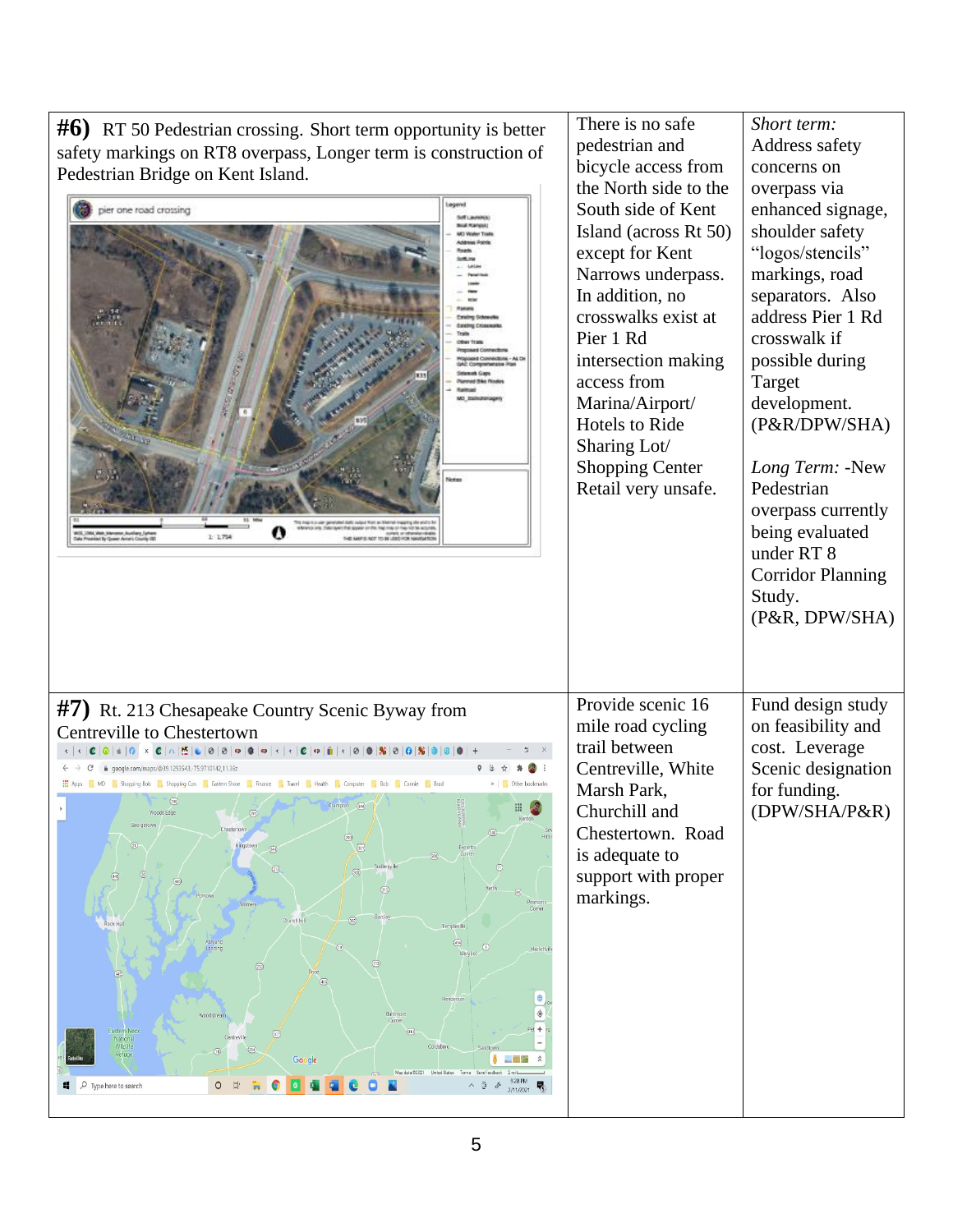**#8)** Connectivity crossing Rt 18 for Castle Marina communities (Castle Marina/Four Seasons) to access commercial corridor on North side of Rt 50



Pedestrians/

bicyclists trying to

Identify options east or west of